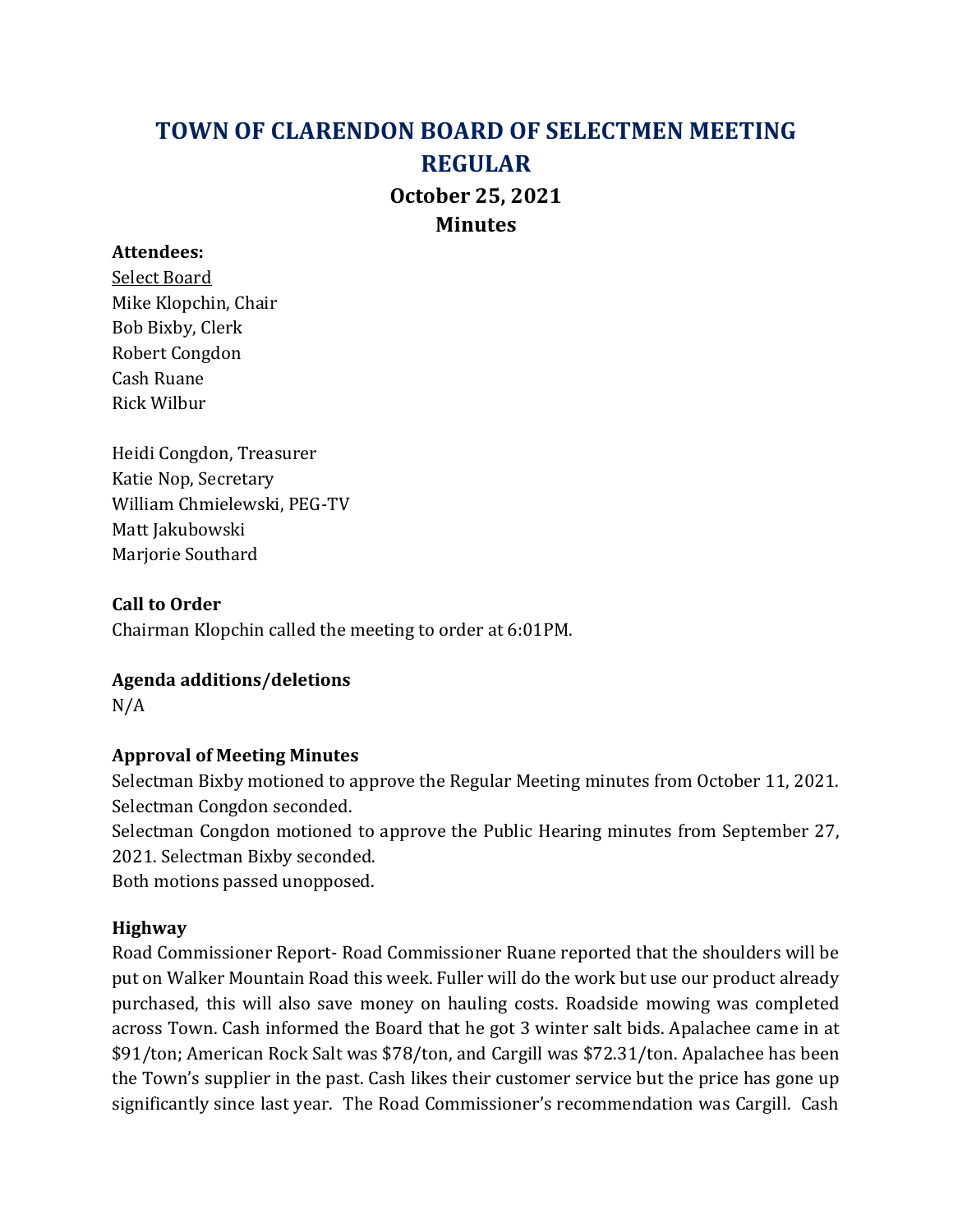noted that Apalachee said they could be a backup provider if Cargill has issues with getting salt. Selectman Congdon motioned to go with Cargill for winter salt. Selectman Bixby seconded and all approved.

Chairman Klopchin questioned when lines would get painted on Walker Mountain Road. Katie explained that there was an email circulating from the State about how there is a shortage of line painting products and thus, freshly paved roads this year, are priority for striping. She let them know that Walker Mtn Road is in need of it, so the Town is on the list. She would contact Rutland Town to see who striped their section of Middle Road.

## Approval of Select Board Warrants

All new warrants and warrants previously signed by the designated Select Board Member were approved and signed by all Select Board Members.

Guests

N/A

# Public Comments

N/A

# Old Business

Hazard Mitigation Plan – The Board reviewed the final draft of the Hazard Mitigation Plan. Selectman Congdon said that the plan looked fine as long as working with the ANR Stream Engineer and US Army Corps of Engineers was removed. Selectman Wilbur motioned to approve the plan as long as the two partnerships (ANR Engineer & US Army Corp of Engineers) were removed from the following mitigation actions: Adequately Size Drainage and Perennial Stream Culverts in Flood-Prone Areas, Stabilize Culvert Outfalls, and Establish Vegetative Buffers in Riparian Areas, Stabilize Stream Banks, Remove Berms and/or Accumulated Debris to Restore Flood Capacity; and Appendix D will not include these aforementioned comments from the Select Board. Selectman Congdon seconded and the motion passed unanimously.

Animal Control Ordinance Amendment – Katie presented the Board with an amendment to the Animal Control Ordinance (see end of minutes). She explained that if the Board chooses to the pass it, she will post the notice in 5 different locations around Town, as well as the Town website, and it will be placed in the Rutland Herald. If no petition is brought to the Town the amendment will be effective December 24, 2021. Chairman Klopchin stated that he received a few phone calls with residents who were concerned that if their cows got out (on accident) they would be fined. Selectman Congdon reiterated that this amendment is strictly for the purpose of repeat offenses. The Sheriff's Department is understanding of the fact that we live in Vermont, where cattle can get loose. The amendment is not for the purpose of fining farmers, but rather to take care of the issues on Quarterline Road with the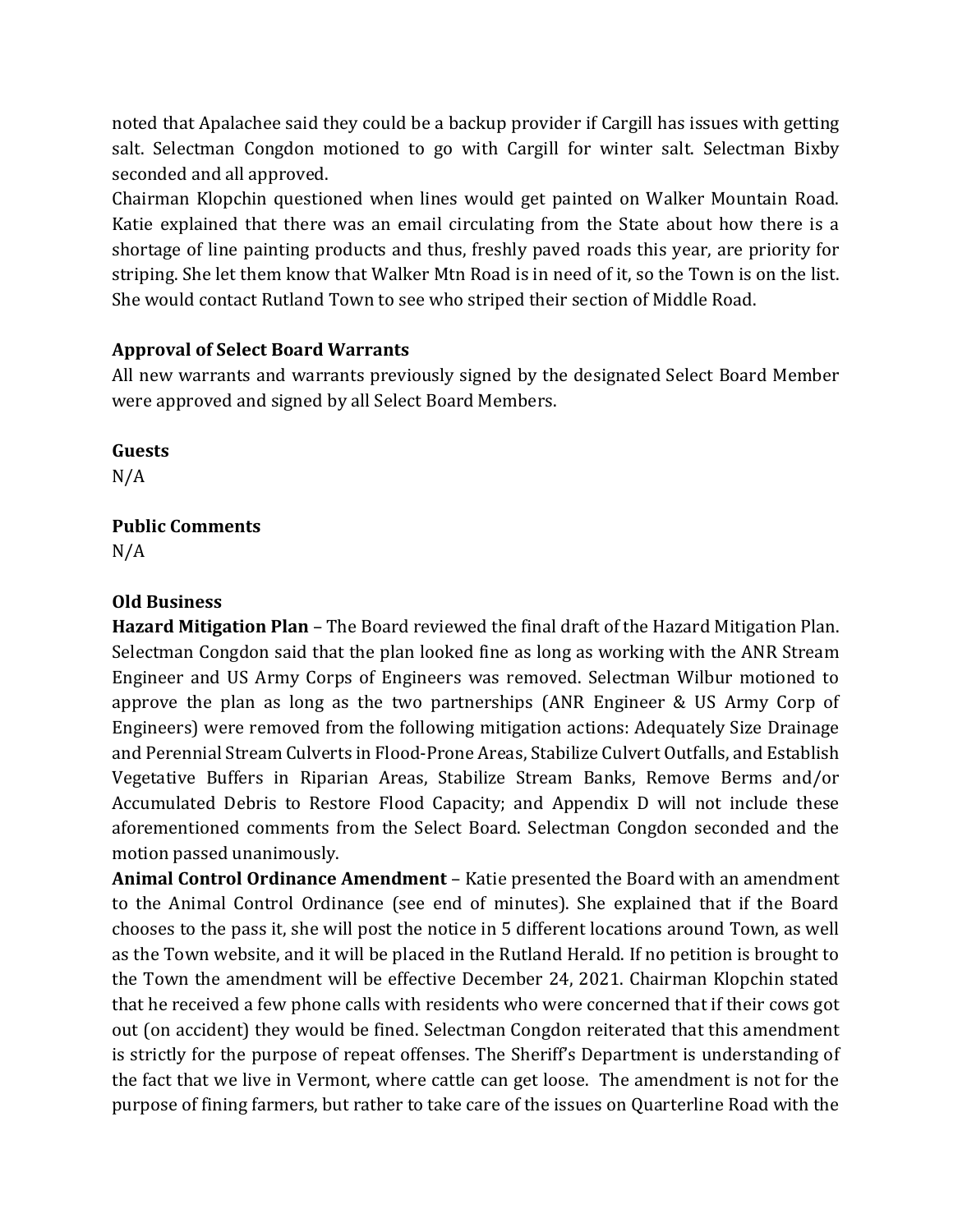horses that have repeatedly gotten loose. Selectman Wilbur motioned to pass the amendment, Selectman Ruane seconded, and the motion passed unanimously.

## New Business

REMC Appointments- Katie explained that the Emergency Management Division has established Regional Emergency Management Committees (REMCs) which "shall coordinate emergency planning and preparedness activities to improve their regions' ability to prepare for, respond to, and recover from all disasters." The REMC (facilitated by the RRPC) is trying to establish its voting membership by November 30. Clarendon will have two seats on this committee, one being the current EMD (Matt Jakubowski), and the other seat needs to be filled. Katie asked the Board who they thought might fit this position. The Board tossed a few names around and decided to post the position for two weeks and then reconvene.

## Town Officer's Report

Treasurer, Heidi, reported that tax collection was wrapped up on October 16. \$255,091.90 has gone delinquent. She said that budget season is coming up, so the Board needs to schedule its budget workshops. Heidi's request is that budget workshops be the hour before regularly scheduled Select Board meetings. The first one then, will be November 8 at 5PM.

Secretary, Katie, reported that she spoke with the Sheriff's Department about school zone speed limits and a traffic study. They had recommended a constant, year-round school zone speed limit of 25, rather than a speed limit that is indicated by flashing lights at certain times of the day. They said that the key to getting traffic slowed down is to enforce a consistent speed. Katie said the Sheriff's Department is willing to set up a speed cart for the Town. It would be set up for 7 days and programmed to capture speeds, for the traffic study. The Board had mixed opinions about whether the speed limit in front of the school should be set to 25mph all year round or not. There was discussion about who would be in charge of programming the lights if it was decided to not go with the year round constant speed limit. Katie suggested the Board work on the traffic study first and then make a final decision about the speed limit. The Board asked that the speed cart be set up near Mill River Lumber on Middle Road.

Katie also reported that the propane contract was up with Keyser and due to rising prices, she tried to gather quotes ASAP, rather than waiting for budget season. She had reached out to Lake Champlain Coal, Keyser, and Marcell's. Lake Champlain Coal could not provide a quote because they did not have time to install their own tanks this season. Katie called Marcell's twice and did not receive a call back. Keyser, the current provider, offered a fixed rate of \$2.229 for 2,000 gallons. Selectman Congdon motioned to go with Keyser, Selectman Wilbur seconded, and all approved.

## Select Board Member Concerns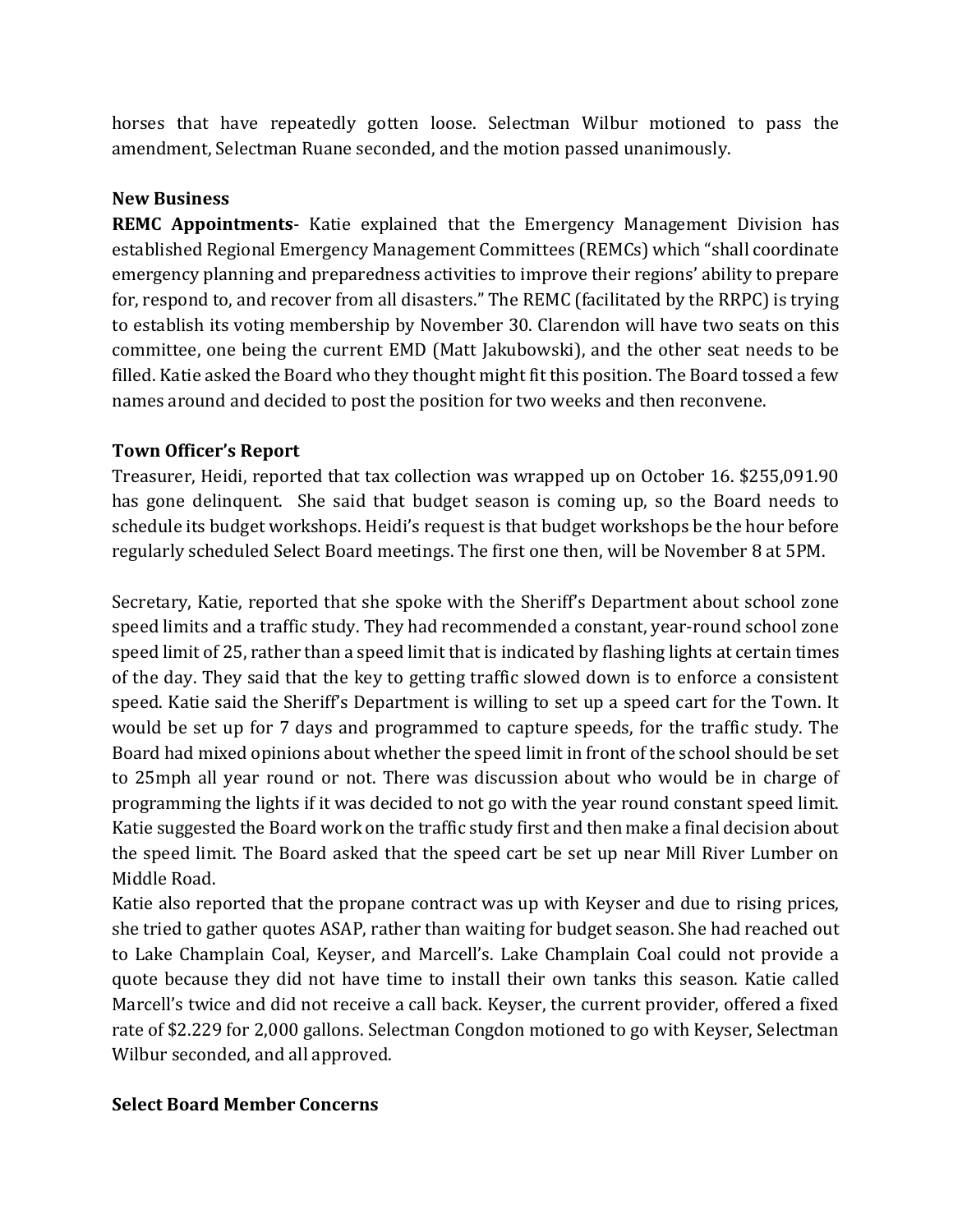Selectman Bixby said that the new power pole set on Middle Road is still close to the road. Selectman Ruane explained that the 3-phase line has to be as straight as possible so it had to be placed there.

Selectman Congdon said he received a few complaints about Mill River's cross-country team running on Middle Road because of how dangerous it is. The Board decided to wait to discuss the runners until they had more info on a school zone speed limit and then could approach the school with both issues.

Selectman Wilbur wanted to remind the public that cyclists have to follow stop signs and use directional signals when bicycling. He has seen several that have not followed basic road rules and it can be very dangerous. Rick will alert the Sheriff's Department of these violations.

Matt Jakubowski mentioned that there was a moose running around near the airport recently.

## Adjournment

Selectman Congdon motioned to adjourn at 6:45PM, Selectman Bixby seconded, and the motion passed unopposed.

## TOWN OF CLARENDON

## ANIMAL CONTROL ORDINANCE

## AMMENDMENT #2

Based on recommendation by the Rutland County Sheriff's Department, the Select Board has suggested the following amendment be made to the current Animal Control Ordinance:

## Amendment to page 2, Section 2 Definitions:

I. Domestic Pet means those animals defined by 6 V.S.A. §1151 (2), as being all domestic livestock, including but not limited to, cattle, sheep, goats, equines, fallow deer, American bison, swine, poultry, psittacine birds, ferrets, camelids, reptiles, and amphibians. Specific categorical definitions are found in 6 V.S.A. §1151.

## Instead of the current definition:

I. Domestic pet shall mean any dog, cat, or ferret. The term shall also include such other domestic animals as the Commissioner shall establish, from time to time, by rule.

## A full text of the ordinance can be found on the Town's website (clarendonvt.gov) or at the Town Hall.

#### CITIZENS RIGHT TO PETITION:

Citizen's Right to petition for a vote on the Ordinance at the Annual or Special Meeting, as provided for in 24 V.S.A §1973. The Animal Ordinance amendment (set forth in this notice) may be disapproved by a vote of a majority of the qualified voters of the Town of Clarendon voting on the question at an annual or special meeting duly warned